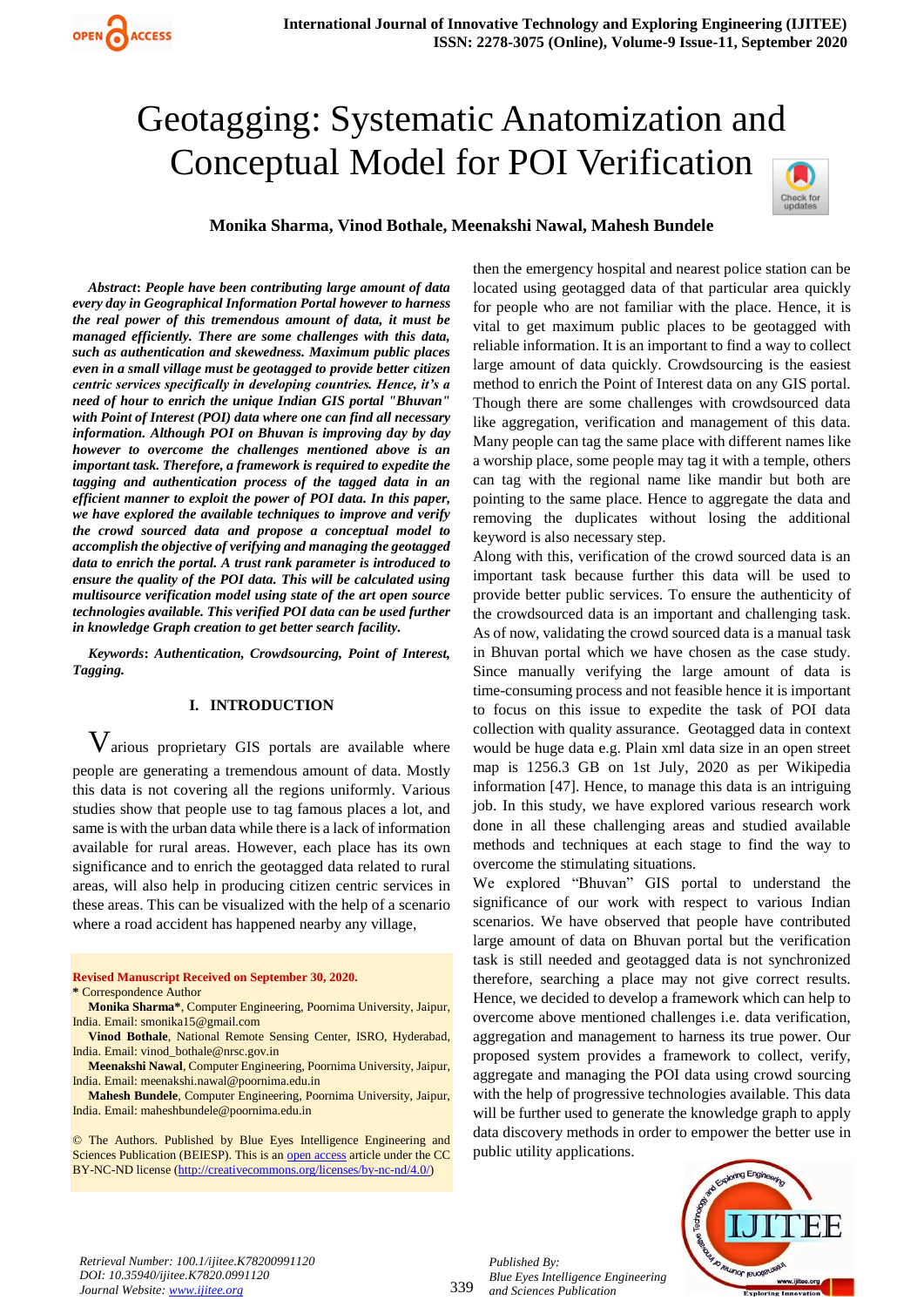Our proposed solution for POI verification is a novel idea as per our best knowledge because we are using Lay out map's meta data as the ground truth data since it is an authentic document provided by Indian government. However, we cannot rely on this data solely as it may change over the period of time.

Hence, we are applying multiple factors while assessing the quality of POI data and each factor has its own weightage which cannot be ignored. Although it will increase the computation cost but we are using Hadoop map reduce framework and dividing the verification task into multiple sub task which can be executed simultaneously. So, the performance will be improved. Outcome of the verification task is the value of trust rank parameter which will be associated with each POI tag data. This research paper is organized in four sections. Related work done is represented in section two. In section three, the proposed model is explained and the last section proposes the conclusion and future plans to achieve the objectives laid in the proposed model.

#### **II. RELATED WORK**

As mentioned above, the proposed system must be holistic which can overcome the challenges cropped up at each stage. Hence, the existing methods, techniques and approaches related to each stage was explored thoroughly and presented in following subsections with headings "crowd sourcing platform", "aggregation", "evaluation of authenticity" and "knowledge base Creation". More than seventy research papers were explored and categorized as per the stages involved like collecting the data which will be referred in the paper as crowd sourcing platform, aggregating collected data, verification of the data and managing the data. Summary of the research work explored is represented in the form of a table which will be helpful to get a quick glance of methods, approaches or techniques used along with the used data set and important observation of the research work. We have eliminated the review papers, or the incomplete information papers from the respective tables. However important takeaway messages from such papers were included in the discussion at respective stages. During this study we observed that mostly verification algorithms were designed for quantitative data rather than qualitative data. Generic benchmark frameworks were not tested on real and large data set. Validation techniques were explored in detail and given in the subsection under subheading "Evaluation of Authenticity" of section II. There is no open source framework available which can be directly applied for mapping, verification and knowledge base creation for open source GIS portal. For managing end to end processes including tagging, verification, aggregation and Knowledge graph creation, customized solution needs to be developed as per Indian scenarios. Proposed system is providing end to end solution for geotagged data collection to knowledge graph generation for Bhuvan GIS Portal with ensured quality of data even for less popular places. Study of existing methods and technologies used at each stage is given in subsequent four subsections.

#### **A. Crowd Sourcing Platform**

Crowd Sourcing is the practice where large number of people involved in collecting the data contributing in any project / task allocated to them [48]. Crowd sourcing would be a useful tool mainly in Urban Planning, Public Health, Area Mapping, Smart City and Disaster management services. Through crowdsourcing, it is easier to capture and analyze the vast amount of data for better planning and improving the existing systems such as Traffic management, Event Management, Area Planning and E-Governance. Crowdsourcing is a crucial game player in disaster management and recovery activities due to the direct involvement of citizens to get the updated information through various modes like social media and mobile phone apps. Here in this study, we focused on the crowdsourcing done in geotagging context. In a review paper, authors presented the detailed survey about the approaches, technologies used in crowdsourcing and compared various platform using different parameters like Definition language, job support, process control, data management, development, quality control and public availability [18]. They have tested the available prototypes and found the scope to improve motivation of the participants including to make the opportunity available for workers training. Selected research work done in crowdsourcing domain are summarized in table I. As we can see in the table, very few researchers have worked specifically in geotagging using crowdsourcing domain. During the study, some challenges were observed in crowdsourced geotagging which are tag extraction, aggregation and truth discovery in crowdsourced geo tagging which needs to be resolved in order to make the maps reliable.

## **B. Aggregation**

As discussed earlier, there may be redundancy in crowdsourced data hence to manage it efficiently, it should be analyzed properly and redundant data needs to be removed. Research work done in this direction were explored and are summarized in table II.

As we can see various techniques of aggregating crowdsourced data were proposed like binary labels, Games with a Purpose, Mturk, voting strategy, EM Algorithm, confusion matrix-based approach for label estimation, ZenCrowd, GLAD, Mapco Bayes, SQAURE [26,27]. Threefold architecture for mobile crowdsourcing, mobile sensing, eHealth, smart grid, additive homomorphic encryption scheme, Sum and Min aggregate of time-series data, a privacy-preserving sum aggregation and a point to point privacy-preserving data aggregation methods were proposed [45]. Generic benchmark framework was proposed to compare various aggregation approaches like MD, HP, ELICE, EM, GLAD, SLME, and ITER [33]. This issue needs to be looked as per the POI data perspective.

#### **C. Evaluation of Authenticity**

In order to ensure the quality of crowdsourced data, there must be a fool proof method to verify it.



*Retrieval Number: 100.1/ijitee.K78200991120 DOI: 10.35940/ijitee.K7820.0991120 Journal Website: www.ijitee.org*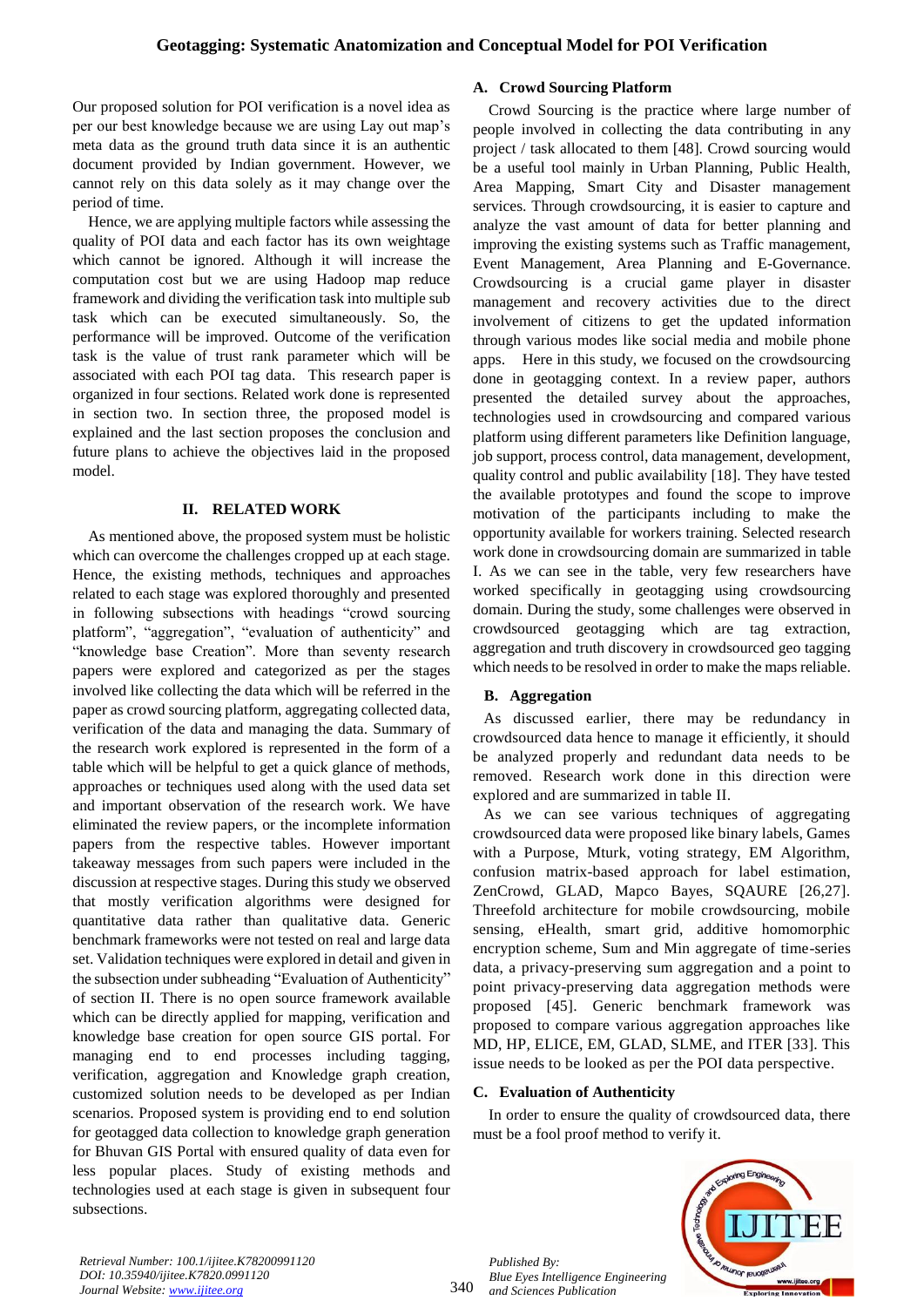

We studied various available methods and approaches to ensure the authenticity of collected data. Summary of the related work for truth discovery and verification is shown in table III. Various methods like repetitive methods, enhancement-based, Probability based graphical methods, unsupervised models, Truth finder for Spatial Events without user's location tracking using collapsed Gibbs sampling were used for truth discovery [31].

Machine learning approach using FLOCK machine learning platform, randomized Gaussian mixture model (RGMM), iCrowd, an adaptive crowdsourcing

| Sr. No         | <b>Domain</b>                                                               | <b>Key Issue</b><br><b>Addressed</b>                                                                  | <b>Model/Methods</b>                                                                                                                                                 | Data Set                                                                              | <b>Observation</b>                                                                                                                                                    | Limitations                                                                                             |
|----------------|-----------------------------------------------------------------------------|-------------------------------------------------------------------------------------------------------|----------------------------------------------------------------------------------------------------------------------------------------------------------------------|---------------------------------------------------------------------------------------|-----------------------------------------------------------------------------------------------------------------------------------------------------------------------|---------------------------------------------------------------------------------------------------------|
| $\mathbf{1}$   | Crowdsourcing<br>framework for<br>Spatial data [37]                         | Proposed a generic<br>crowdsourcing<br>framework and dealt<br>with maximum task<br>assignment problem | <b>Least Location</b><br>Entropy Priority,<br><b>Close Distance</b><br>Priority, greedy<br>approach for work<br>assignment in spatial<br>crowd sourcing<br>framework | Synthetic and real<br>data set named Yelp<br>and Gowalla were<br>used.                | Maximized the<br>assigned task                                                                                                                                        | A better<br>heuristic needs<br>to be developed<br>for spatial<br>crowd sourcing<br>domain               |
| $\mathfrak{2}$ | Crowdsourcing<br>labels reliability [5]                                     | Dealt with incorrect<br>label problem to<br>ensure quality of<br>crowdsourced data                    | Machine learning<br>algorithm named as<br>expectation-<br>maximization, saddle<br>point along with<br>leave-one-out-<br>cross-validation<br>approach was used        | TREC 2011 data set<br>was used                                                        | Classification<br>accuracy was<br>enhanced by<br>identifying<br>reliable labelers<br>with less training<br>sample                                                     | It was not tested<br>for another<br>domain                                                              |
| 3              | Crowdsourcing<br>marketplace [36]                                           | Non uniform<br>distribution of<br>power in workers of<br>crowd sourcing<br>platform                   | Open governance<br>model                                                                                                                                             | Data was generated<br>on crowdsourced<br>platform                                     | Improved task<br>quality and<br>fairness with the<br>open governance<br>model                                                                                         | Feasibility in<br>Indian scenario<br>needs to be<br>identified                                          |
| $\overline{4}$ | A mobile<br>Application for<br>crowd sourcing [28]                          | Active Involvement<br>and increasing<br>productivity of the<br>participants in<br>crowdsourcing       | Interactive Mobile<br>app for task<br>assignment                                                                                                                     | Anonymous and<br>known Participants<br>were involved<br>directly                      | The indulgent<br>and functional<br>values had<br>balance with<br>moderate<br>quality of Horn<br>Heide<br>Ouestionnaire<br>and<br>performance<br><b>Oualification.</b> | Final<br>conclusion is<br>pending                                                                       |
| 5              | Disaster<br>management using<br>crowdsourcing [4]                           | To enhance<br>preparedness in<br>health domain<br>during disaster                                     | Software platform for<br>Gateway for users and<br>server layer to support<br>backend processing                                                                      | Test cases were<br>bespoken with<br>variety of symptom<br>and cruciality level        | Clusters were<br>developed for<br>all level of<br>priority                                                                                                            | Testing needs to<br>be done in real<br>time scenario                                                    |
| 6              | Crowd sourcing<br>enabled machine<br>learning framework<br>[7]              | Classification and<br>prediction problem                                                              | Measures of<br>Machine learning<br>framework                                                                                                                         | YouTube,<br>Wikipedia<br>pages and Monet<br>paintings were used                       | The consensus-<br>weighted<br>version<br>significantly<br>outperforms for<br>classification                                                                           | Not a<br>generalized<br>approach                                                                        |
| 7              | Crowdsourcing<br>enabled deep<br>learning in<br>biomedical imaging<br>$[1]$ | Very less ground<br>truth data available<br>for biomedical<br>imaging                                 | Aggnet, a deep<br>learning enabled<br>crowd sourcing layer<br>on Convolutional<br>neural network was<br>proposed                                                     | CrowdFlower and<br>MICCAI-AMIDA13<br>challenge data set                               | Robust for<br>noisy labels                                                                                                                                            | Large number<br>of missing<br>annotations                                                               |
| 8              | Crowdsourcing<br>enabled disaster<br>management system<br>$[25]$            | Coordination among<br>citizens and<br>volunteers during<br>the disaster                               | Concepts of situated<br>crowdsourcing as well<br>as ubiquitous<br>crowdsourcing based<br>on a user-centered<br>design approach                                       | Author had planned<br>to test during Kieler<br>Woche sailing<br>festival on real data | Seems useful<br>but testing was<br>not done to<br>judge the<br>performance<br>and<br>effectiveness                                                                    | Needs to tested<br>and verified                                                                         |
| 9              | Classification of<br>crowdsourced feed<br>$[23]$                            | Filtering redundant<br>information                                                                    | Image similarity<br>along with the<br>analysis of<br>geolocation and text                                                                                            | Limited testcase<br>generated. Testing<br>was planned with<br>real data in future     | Comprehensive<br>approach which<br>can be applied<br>on many areas.                                                                                                   | Only histogram<br>approach is<br>used for image<br>similarity. Text<br>analysis needs<br>to be enhanced |

|  | Table- I: Summary of Related Work Done in Crowd Sourcing |  |  |  |
|--|----------------------------------------------------------|--|--|--|
|  |                                                          |  |  |  |

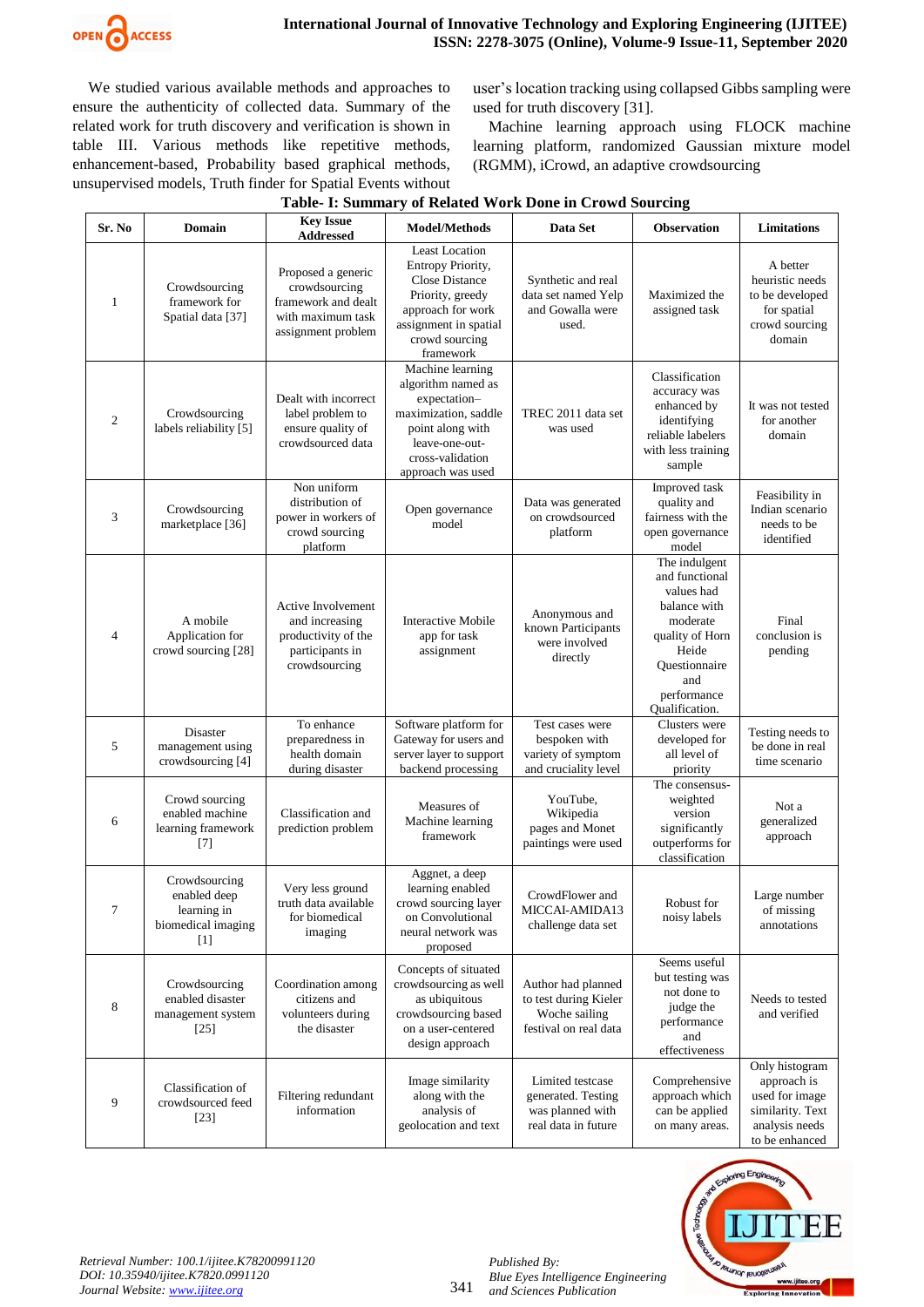| Table- II: Summary of Related Work Done in Aggregation of Crowdsourced Data |                                                |                                                                          |                                                                                                                        |                                                                                                                         |                                                                                                                |                                                                          |
|-----------------------------------------------------------------------------|------------------------------------------------|--------------------------------------------------------------------------|------------------------------------------------------------------------------------------------------------------------|-------------------------------------------------------------------------------------------------------------------------|----------------------------------------------------------------------------------------------------------------|--------------------------------------------------------------------------|
| Sr. No                                                                      | <b>Domain</b>                                  | <b>Kev Issue</b><br><b>Addressed</b>                                     | <b>Model/Methods</b>                                                                                                   | Data Set                                                                                                                | <b>Observation</b>                                                                                             | <b>Limitations</b>                                                       |
| $\mathbf{1}$                                                                | Aggregation of<br>crowdsourcing data<br>[6]    | Distinguish<br>malicious<br>annotator along with<br>the quality check    | Active learning<br>strategy with<br>Bayesian updating<br>scheme, a Bradley-<br>Terry model<br>framework                | Simulated<br>data was<br>generated                                                                                      | 90% of the best<br>accuracy was<br>Achieved                                                                    | Heuristics for<br>narrowing<br>the sample<br>space needs<br>to be found. |
| Sr. No                                                                      | <b>Domain</b>                                  | <b>Key Issue</b><br><b>Addressed</b>                                     | <b>Model/Methods</b>                                                                                                   | Data Set                                                                                                                | <b>Observation</b>                                                                                             | <b>Limitations</b>                                                       |
| $\overline{c}$                                                              | Aggregation of<br>crowdsourcing data<br>$[38]$ | Extracting accurate<br>labels from<br>crowdsourced<br>datasets           | Community-based<br>Bayesian label<br>aggregation model                                                                 | CrowdFlower<br>and<br>Click Worker                                                                                      | Better performance<br>and scalable<br>implementation                                                           | Application<br>areas needs to<br>analyzed                                |
| 3                                                                           | Aggregation of<br>crowdsourcing data<br>$[12]$ | Quality of label                                                         | Majority voting with<br>unbiased random tie-<br>breaker strategy                                                       | Datasets<br>HCB, WB,<br>WVSCM,<br>RTE, Meval,<br>MMSys were<br>used.                                                    | Efficiency depends<br>on labelling task<br>and<br>the environment<br>where it is deployed                      | Unreliable<br>worker's needs<br>to be filtered out<br>automatically      |
| $\overline{4}$                                                              | Aggregation of<br>crowdsourcing data<br>$[45]$ | Investigation of<br>voluminous crowd<br>sourced data                     | Three party<br>architecture with<br>Privacy-preserving<br>Verifiable Data<br>Aggregation                               | SOCR open<br>data was used                                                                                              | Verification cost<br>remains constant<br>irrespective of<br>workers count                                      | Generalization<br>needs to be done<br>to apply on<br>various domain      |
| 5                                                                           | Aggregation of<br>crowdsourcing data<br>$[17]$ | Aggregation of<br>collected label with<br>social choice<br>consideration | Axiomatic<br>framework for<br>collective annotation                                                                    | New data set<br>generated<br>from<br>Switchboard<br>Corpus                                                              | <b>Restrictions</b><br>e.g. same<br>category for<br>each item and<br>category-exclusivity<br>used during study | Not explored for<br>variant category                                     |
| 6                                                                           | Aggregation of crowd<br>sourced data [33]      | Performance<br>comparison of the<br>available aggregation<br>technique   | Component based<br>architecture with<br>computing layer<br>consisting of two<br>modules, aggregation<br>and simulation | MD, HP,<br>ELICE,<br>EM, SLME,<br>GLAD,<br>and ITER<br>techniques<br>for<br>aggregating<br>the response<br>was compared | Results<br>obtained<br>from EM and<br><b>SLME</b> were<br>most<br>accurate                                     | Improvements<br>needs to be done<br>with respect to<br>large data size.  |

# **Table- II: Summary of Related Work Done in Aggregation of Crowdsourced Data**

## **Table- III: Summary of Related Work Done in Trustworthiness of Crowd sourced Geotagged Data**

| Sr. No | Domain                                                  | <b>Key Issue</b><br><b>Addressed</b>                                     | <b>Model/Methods</b>                                                                | Data Set                                        | <b>Observation</b>                                                                                                                         | <b>Limitations</b>                                                                                   |
|--------|---------------------------------------------------------|--------------------------------------------------------------------------|-------------------------------------------------------------------------------------|-------------------------------------------------|--------------------------------------------------------------------------------------------------------------------------------------------|------------------------------------------------------------------------------------------------------|
| 1      | Geographical data<br>hase<br>[11]                       | Detecting and<br>Resolving<br>inconsistencies in<br>a<br>Gazetteer       | Minimum bounding<br>Rectangle technique                                             | OsmNames.<br>GeoNames                           | 20% places<br>relocated to<br>correct position                                                                                             | The area of<br>children MBR<br>must be greater<br>than or equal to<br>the known area of<br>the place |
| 2      | Truth discovery in<br>crowdsourcing<br>application [31] | Verification of<br>quantitative data<br>in<br>crowdsourcing<br>scenarios | Additive and<br>multiplicative model<br>named, QTF-A and QTF-<br>M                  | Google images<br>posted on<br>CrowdFlower       | Human factors<br>were not<br>involved. It is<br>suitable for<br>verification of<br>quantitative data<br>but not for<br>qualitative<br>data | Not suitable for<br>qualitative data                                                                 |
| 3      | Big geodata and<br>crowd sourced<br>gazetteers [35]     | Distributed<br>environment for<br>big<br>geodata<br>processing           | Python based Web<br>crawler, Distributed<br>Hadoop cluster,<br>ClouderaManagerWebUI | Data extracted from<br>web using web<br>crawler | Complexity of<br>adding the<br>elements on map<br>was reduced by<br>using geojson                                                          | <b>Ouality</b> check<br>was not<br>performed                                                         |



*Retrieval Number: 100.1/ijitee.K78200991120 DOI: 10.35940/ijitee.K7820.0991120 Journal Website: www.ijitee.org*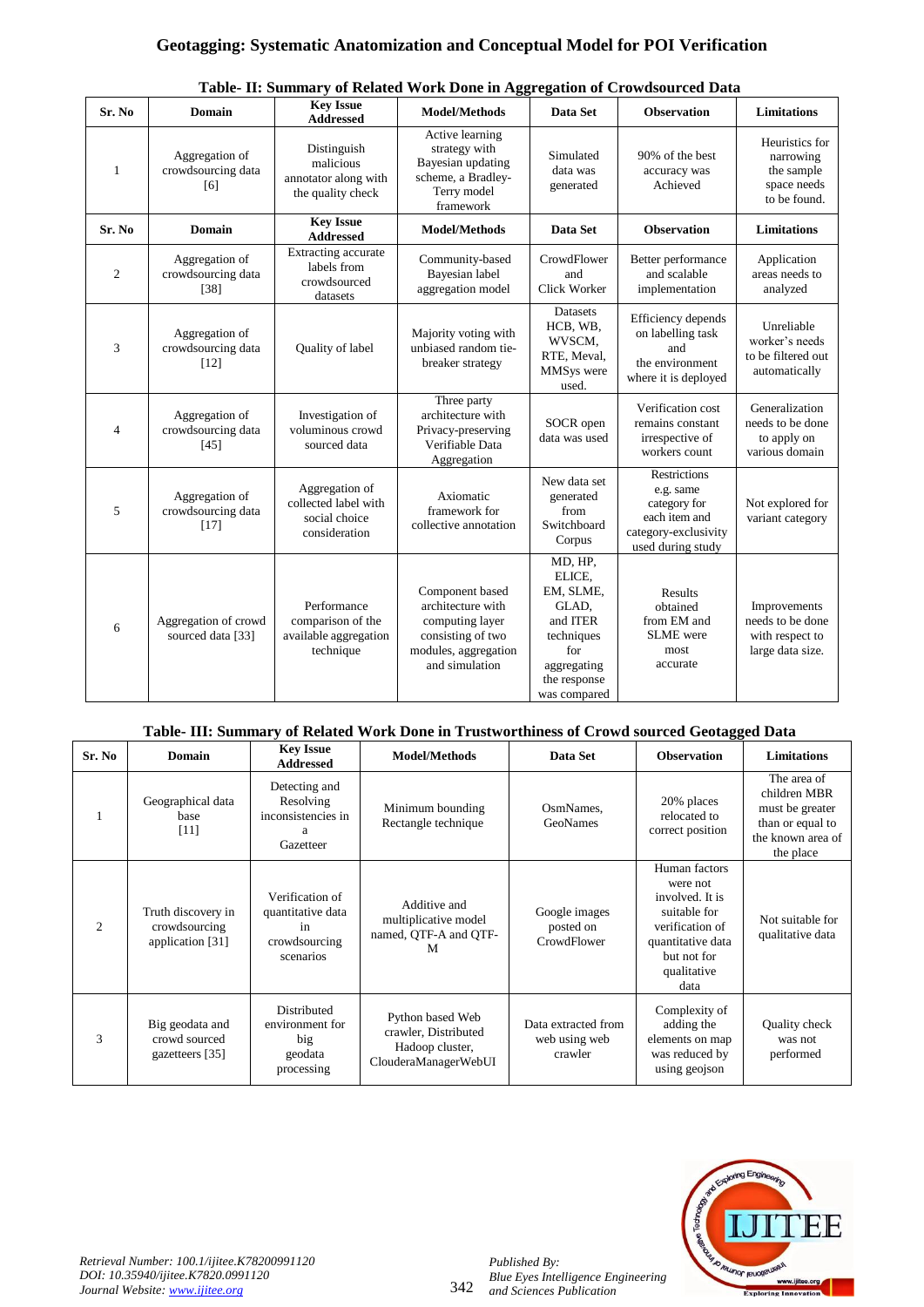

#### **International Journal of Innovative Technology and Exploring Engineering (IJITEE) ISSN: 2278-3075 (Online), Volume-9 Issue-11, September 2020**

| $\overline{4}$ | Truth discovery in<br>crowd sourced data<br>[42]                            | Identify true facts                                                                                | Randomized Gaussian<br>Mixture Model with<br>Expectation-<br>Maximization (EM)<br>solutions based on                                                                                                    | Weather Forecast.<br>Indoor Floorplan,<br>and Stock Data                                      | Hypothetically<br>effective<br>verification<br>approach.<br>However, worked                                                                                           | Suitable only for<br>continues<br>attribute                                       |
|----------------|-----------------------------------------------------------------------------|----------------------------------------------------------------------------------------------------|---------------------------------------------------------------------------------------------------------------------------------------------------------------------------------------------------------|-----------------------------------------------------------------------------------------------|-----------------------------------------------------------------------------------------------------------------------------------------------------------------------|-----------------------------------------------------------------------------------|
| 5              | Data reliability in<br>crowd sourced data<br>$[2]$                          | Measuring<br>accuracy of<br>each contributor's<br>data on crowd<br>sourcing platform               | census-taking and<br>specimen.<br>Consensus grades<br>Computation based on<br>belief propagation,<br>maximum likely hood<br>and Cost of<br>Disagreement, is based<br>on iterated convex<br>optimization | Crowd Grader                                                                                  | only on continues<br>attribute.<br>The Variance<br>Propagation<br>algorithm with<br>DEBIAS, WAvg<br>and ATT options<br>performs best.<br>Reduction in<br>error is 20% | Suitable only for<br>numerical data                                               |
| Sr. No         | <b>Domain</b>                                                               | <b>Key Issue</b><br><b>Addressed</b>                                                               | <b>Model/Methods</b>                                                                                                                                                                                    | Data Set                                                                                      | <b>Observation</b>                                                                                                                                                    | <b>Limitations</b>                                                                |
| 6              | Crowdsourced data<br>reliability [15]                                       | Multiple noisy<br>labels                                                                           | PLAT algorithm was<br>proposed based on Active<br>learning approach for<br>labeled and unlabeled data                                                                                                   | 12 datasets from the<br>UCI database and<br>amazon mechanical<br>Turk repository were<br>used | It handled the<br>imbalanced<br>multiple noisy<br>labeling issue<br>with high<br>performance                                                                          | Performance can<br>be improved in<br>case of<br>imbalanced<br>dataset             |
| 7              | Crowdsourced data<br>classification [20]                                    | Classification of<br>reliable data                                                                 | <b>BIMO.</b> Neural Network<br>based classification<br>model                                                                                                                                            | Vote, credit, biodeg,<br>sick and Income data<br>set were used                                | Proposed<br>algorithm works<br>on the directly<br>collected<br>crowdsourced<br>data rather than<br>integrated data.                                                   | It is suitable<br>only in binary<br>classification.                               |
| 8.             | Noise correction in<br>crowdsourced data<br>$[29]$                          | Noisy label<br>correction                                                                          | STC (self-training<br>correction) and Cluster-<br>based correction<br>algorithms were<br>proposed.                                                                                                      | Binary and<br>multiclass data set<br>were used                                                | Cluster based<br>correction<br>method<br>performed better<br>on both the data<br>set (multiclass<br>and binary class)                                                 | Improvement in<br>label quality is<br>required in case<br>of very low<br>noise.   |
| 9              | Aggregation and<br>truth<br>discovery in crowd<br>sourced data [27]         | Choosing most<br>reliable<br>information<br>among<br>various sources                               | Probabilistic Model to<br>learn most reliable source                                                                                                                                                    | Game, SFV, KBP<br>2013 dataset                                                                | System learned<br>the question and<br>answer<br>simultaneously<br>and detected true<br>answer                                                                         | Performance and<br>accuracy rate can<br>be improved                               |
| 10             | Truth discovery in<br>crowdsourced<br>continues data [21]                   | Verifying truth<br>under dynamic<br>scenario                                                       | <b>Incremental Truth</b><br>discovery framework                                                                                                                                                         | HAM weather,<br>Wunderground<br>(Wund)2, World<br>weather Online<br>(WWO)3 data sets          | Guaranteed<br>convergence                                                                                                                                             | Temporal<br>relations can be<br>used to improve<br>the integration<br>performance |
| 11             | Truth discovery and<br>task assignment on<br>crowd sourcing<br>platform [9] | Knowing<br>worker's accuracy<br>and assigning the<br>task instantly on<br>crowdsourced<br>platform | Adaptive graph-based<br>task Assignment<br>framework                                                                                                                                                    | YahooQA and Item<br>Compare data sets                                                         | Proposed<br>solution<br>performed better<br>for instant task<br>assignment                                                                                            | Focused on task<br>assignment with<br>answer either yes<br>or no                  |
| 12             | Truth discovery in<br>crowdsourced data<br>$[3]$                            | Investigating<br>for<br>reliability and<br>correctness of<br>crowd<br>sourced data                 | Partial ordering and<br>belief function<br>framework along with<br>Sums and adapted Sums<br>models for fact confidence                                                                                  | DBpedia and<br>Author dataset                                                                 | Non conflicting<br>assertions were<br>recognized                                                                                                                      | Other features<br>need to be<br>analyzed to<br>improve the<br>performance         |
| 13             | Trustworthiness of<br>crowdsourced data<br>$[41]$                           | Detecting false<br>information while<br>considering multi<br>source<br>information                 | Multi-source information<br>trustworthiness<br>analysis machine learning<br>framework                                                                                                                   | Orbitz, Priceline,<br>and TripAdvisor<br>$(2013)$ datasets                                    | Inconsistent<br>information was<br>found correctly.                                                                                                                   | Efficient<br>factorization<br>methods                                             |
| 14             | Truth discovery in<br>crowdsourced data<br>$[42]$                           | Convergence of<br>the truth in crowd<br>sourced data                                               | Randomized Gaussian<br>Mixture Model                                                                                                                                                                    | Weather Forecast,<br>Indoor Floorplan,<br>and Stock Data                                      | Effective<br>approach with<br>theoretical<br>guarantee for<br>continues<br>attributes                                                                                 | Suitable only on<br>continues<br>attribute                                        |

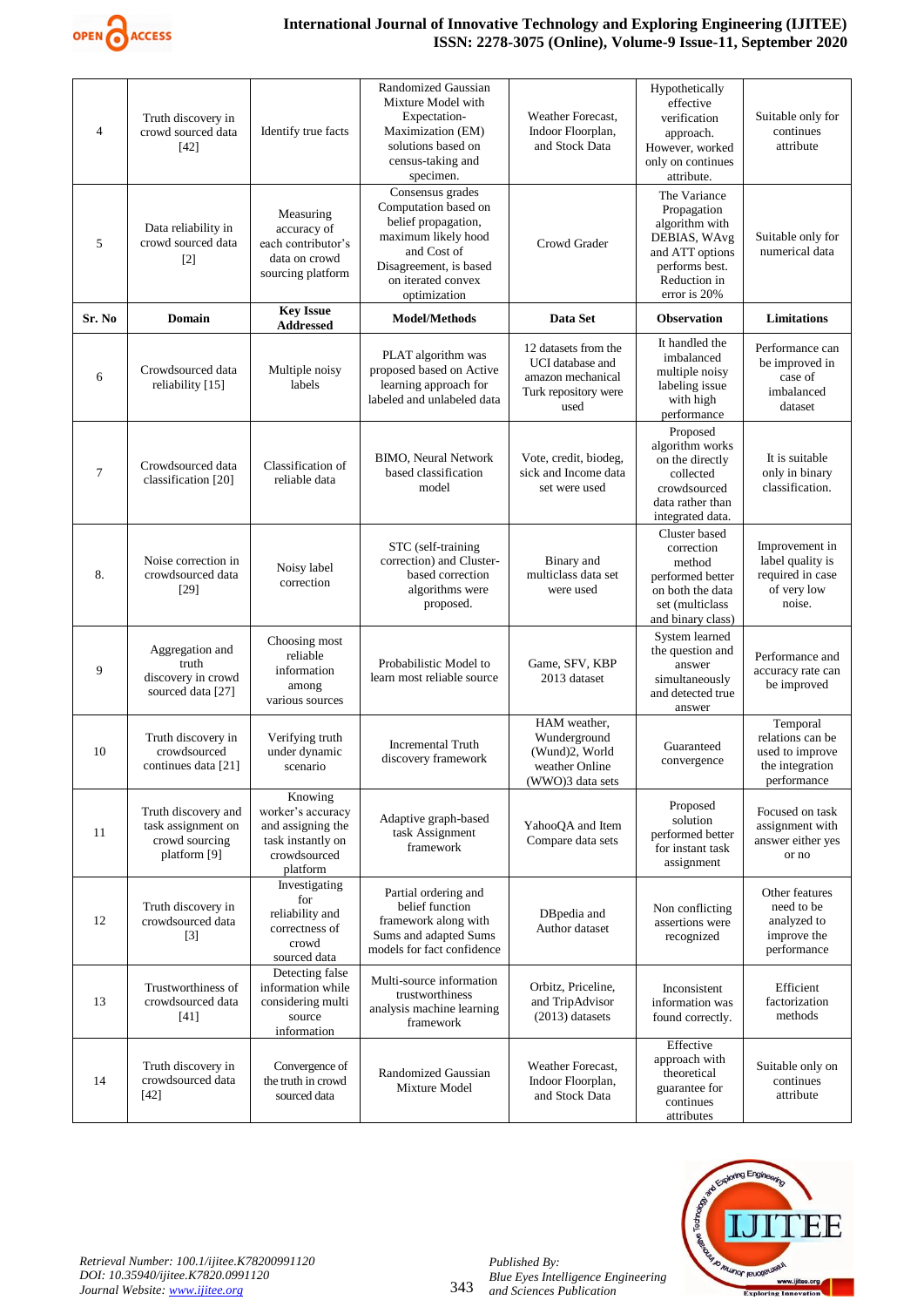| 15     | Truth discovery in<br>crowdsourced data<br>$[39]$                | Uncertainty of<br>truth<br>value if in case of<br>multiple reliable<br>facts | <b>Kernel Density</b><br><b>Estimation</b> approach                                                                                                            | TripAdvisor<br>Population(outlier)<br>and unimodal<br>synthetic data sets | With the<br>confirmed<br>single truth<br>value, it<br>performs well<br>for utmost<br>claimed in<br>various sources         | It works only for<br>single truth<br>existence.                                                                  |
|--------|------------------------------------------------------------------|------------------------------------------------------------------------------|----------------------------------------------------------------------------------------------------------------------------------------------------------------|---------------------------------------------------------------------------|----------------------------------------------------------------------------------------------------------------------------|------------------------------------------------------------------------------------------------------------------|
| 16     | Classification of<br>noisy label in<br>crowdsourced data<br>[24] | Noisy label<br>classification                                                | Robust personal classifier<br>model                                                                                                                            | <b>Breast cancer</b><br>dataset -UCI                                      | High<br>Classification<br>accuracy and<br>highly capable<br>to detect the<br>spammers.                                     | Empirical<br>comparison<br>of models is<br>required.                                                             |
| 17     | POI verification [8]                                             | Identification of<br>out dated POI                                           | Semi-Supervised<br>Verification, classifier<br>$(SVM, c4.5, bagging)$ ,<br>learning algorithms like<br>RBF, network, Adaboost,<br>SVM and bagging were<br>used | Yellow page website<br>and open data                                      | Improvement<br>was observed in<br>case of SVM in<br>case of first<br>data set.<br>Accuracy was<br>low for open<br>data set | More sources<br>should be used to<br>get the data and<br>accuracy needs to<br>be improve in case<br>of open data |
| Sr. No | Domain                                                           | <b>Key Issue</b><br><b>Addressed</b>                                         | <b>Model/Methods</b>                                                                                                                                           | Data Set                                                                  | <b>Observation</b>                                                                                                         | <b>Limitations</b>                                                                                               |
| 18     | POI Management<br>[43]                                           | POI collection<br>and management                                             | Service oriented<br>architecture using Baidu<br>Map API, geo server                                                                                            | Baidu Map data                                                            | Collection and<br>management of<br>the POI data                                                                            | No way to verify<br>the collected poi<br>data                                                                    |
| 19     | POI Tag refinement<br>[46]                                       | POI tag<br>refinement                                                        | Collaborative learning<br>framework with multilabel<br>classification approach                                                                                 | Beijing and Chengdu<br>data set                                           | Various data<br>sources were<br>used to<br>construct<br>feature for tag<br>refinement                                      | Framework can be<br>used only for tag<br>refinement                                                              |

| Table- IV: Summary of Related Work Done in Knowledgebase Creation |  |  |
|-------------------------------------------------------------------|--|--|
|                                                                   |  |  |

| Sr. No         | <b>Domain</b>                                                      | <b>Key Issue</b><br><b>Addressed</b>                | <b>Model/Methods</b>                                                                                                                                                                                                    | Data Set                                                                                                             | <b>Observation</b>                                                                                                                                                                                   | <b>Limitations</b>                                                      |
|----------------|--------------------------------------------------------------------|-----------------------------------------------------|-------------------------------------------------------------------------------------------------------------------------------------------------------------------------------------------------------------------------|----------------------------------------------------------------------------------------------------------------------|------------------------------------------------------------------------------------------------------------------------------------------------------------------------------------------------------|-------------------------------------------------------------------------|
| 1              | Knowledgebase<br>creation<br>using crowd sourcing<br>platform [19] | Knowledgebase<br>construction                       | Crowdsourcing based<br>blackboard model with<br>linked data<br>representation                                                                                                                                           | Multilingual<br>frequently<br>asked<br>questions in a<br>domain of<br>rental<br>apartments, e<br>learning<br>content | A crowdsourcing<br>platform was<br>proposed to create<br>knowledge base.                                                                                                                             | Evaluation is<br>required                                               |
| $\overline{2}$ | Knowledgebase<br>creation<br>using crowd sourcing<br>platform [44] | Knowledgebase<br>construction in cloud<br>computing | Rule engine and<br>service-based<br>architecture was used                                                                                                                                                               | Weather fact<br>display,<br>schedule fact<br>displays and<br>schedule notice<br>rules were used                      | A framework to<br>collect, infer and<br>manage the facts<br>along with<br>Knowledgebase.                                                                                                             | Knowledge base<br>and rule engine<br>were designed in<br>a single node. |
| 3              | Knowledgebase<br>creation for health care<br>data $[34]$           | Knowledgebase<br>construction in<br>Chinese         | Data collected from<br>multiple origins, mixed<br>automatically to<br>construct Knowledge<br>base.                                                                                                                      | Healthcare data<br>extracted from<br>conventional<br>website and<br>Chinese<br>references                            | Knowledge base<br>was created with<br>135,484 entities<br>with 26821<br>symptom entities                                                                                                             | Specific to<br>Chinese<br>healthcare<br>domain.                         |
| $\overline{4}$ | Knowledgebase<br>creation using crowd<br>sourcing<br>[40]          | Automatic<br>knowledge base<br>creation             | Three interrelated<br>layer system for<br>extraction, reasoning,<br>and human feedback.<br>CRF(Viterbi),<br>Markov chain Monte<br>Carlo (MCMC)<br>inference, and<br>approximate string<br>matching for text<br>analysis | Text corpus<br>data set                                                                                              | Proposed system<br>is consisting of<br>three components<br>such as<br>extraction,<br>reasoning and<br>human feedback.<br>As per the author,<br>it can be used in<br>various<br>application<br>domain | Testing required<br>for scalability<br>and efficiency.                  |



344 *Blue Eyes Intelligence Engineering Published By: and Sciences Publication*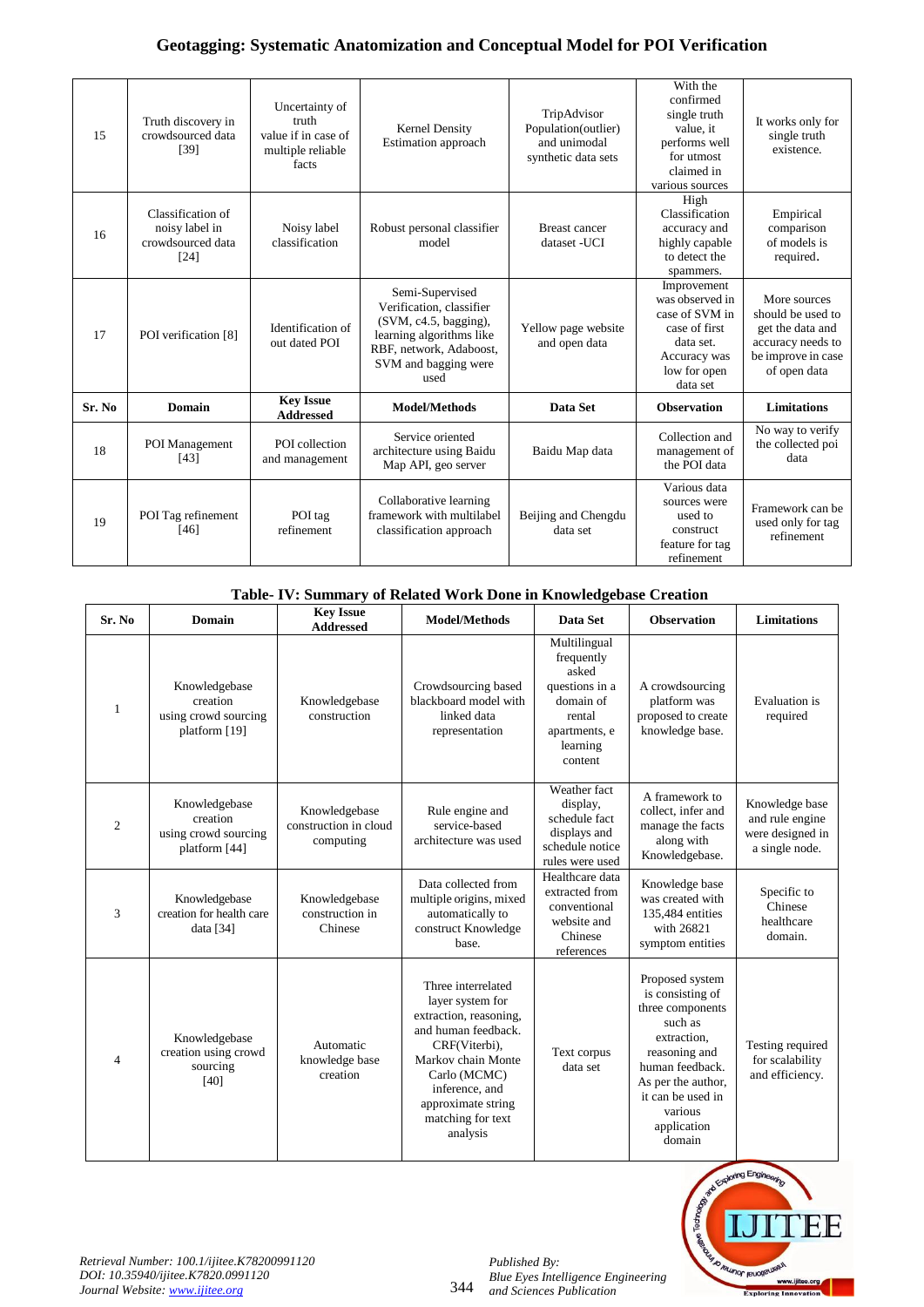

|   | Knowledgebase<br>creation<br>[22]                         | Entity classification<br>and linking              | A linked graph and<br>coordinated inference<br>method were used                   | YAGO.<br>Wikipedia<br>and<br>TAC-KBP2013 | Reasonably high<br>accuracy                                                                                       | Large number of<br>iterations are<br>required to<br>improve<br>accuracy. |
|---|-----------------------------------------------------------|---------------------------------------------------|-----------------------------------------------------------------------------------|------------------------------------------|-------------------------------------------------------------------------------------------------------------------|--------------------------------------------------------------------------|
| 6 | Knowledgebase<br>creation using crowd<br>sourcing<br>[16] | Data collection using<br>Crowd sourcing<br>method | Knowledgebase<br>creation by<br>extracting data from<br>crowdsourcing<br>platform | 2011 DBLP<br>dataset                     | Responses<br>received<br>through<br>Mechanical<br>Turk were more<br>accurate to<br>emphasize the<br>crowdsourcing | Tool should be<br>designed to<br>measure the<br>important<br>properties  |

framework, QTF-A and QTF-M, and graph-based estimation model were proposed which ensures the truth discovery in crowdsourcing environment [17,27,31]. Multi-source information trustworthiness analysis framework and fine-grained truth discovery model were proposed to find the truth in crowdsourced generated data [26,27]. RPC model, PLAT algorithm, Neural network-based approach, STC and Clustering based algorithm were proposed to correct Noisy and unlabeled data which is an important part of the truth discovery [24,29,30].

As we can see, very few have proposed methods to verify geotagged data. There are many challenges like most of the truth discovery algorithm works for quantitative data not for qualitative data. There are major issues for noise label detection and removal before aggregation.

Generic benchmark frameworks were not tested on real and large data set. Researchers worked for POI verification in recent years like identifying the out dated POI, tag refinement using machine learning approach etc. [8]. Most of the work done for geotagging, quality assurance was achieved either by using social media data or contributor's trust factor, which may not be correct in some cases. In proposed system, multiple sources are used to ensure the quality of geotagged data.

#### **D. Knowledgebase Creation**

Knowledge base is the vital component in the GIS framework. With the power of crowd sourcing, huge amount of data can be collected but to make this data a knowledgebase, it's important to represent the facts in an efficient manner. Various previous work done related to knowledge base creation were explored but we have picked only those who have worked on crowdsourced data. Summary of the selected work is given in table IV. Blackboard model-based method to link the relevant data [19] rule engine and SOA based knowledge base creation [44], automatic data fusion to create the Knowledge base were adopted and implemented [33]. MADDEN, MPP, PROB, CIIGA were used for automatic knowledge base creation [40]. LMKB, Ontological data representation and APIs for knowledge base creation were implemented [19].

#### **III. PROPOSED MODEL**

During this review process, we observed that there is no open source GIS portal framework available which can directly cater the need of enriching the Indian GIS portal with verification process of the crowdsourced data. As the POI data will grow, manual authentication process will not be

*Retrieval Number: 100.1/ijitee.K78200991120 DOI: 10.35940/ijitee.K7820.0991120 Journal Website: www.ijitee.org*

feasible. Proposed system will allow users to geotag the locations which will be further verified automatically using social media data along with the layout plan provided by Indian government using GIS techniques involved. All the POI data will be arranged in hierarchy with the help of data mining algorithms to generate a knowledge graph. Component diagram is shown in figure1. There are mainly four components with label A, B, C and D. Component A is the process to get a georeferenced layout plan along with the asset attribute table. To get the authorized layout plan as georeferenced, we are using QGIS software. As an outcome of this processing, we get the attribute list along with the shapefile. Important features of the attribute table are shown in table V. We have created a broad category of POI like commercial, residential, health care etc. Category of each asset is also obtained while preparing the attribute list using QGIS and will be used during verification of POI as one of the criteria. Component B is the Web Portal which facilitates the registered users to geotag or search any POI. It also provides the gateway to super users to manage the entire system including all necessary master data management. Domain expert users are already part of this system and they also contribute their field information using this portal. This portal also connects various government departments so linking various heterogeneous data will give a strong fact for the knowledge graph which will be used to derive useful information.



**Fig. 1.Component Diagram of Proposed System**

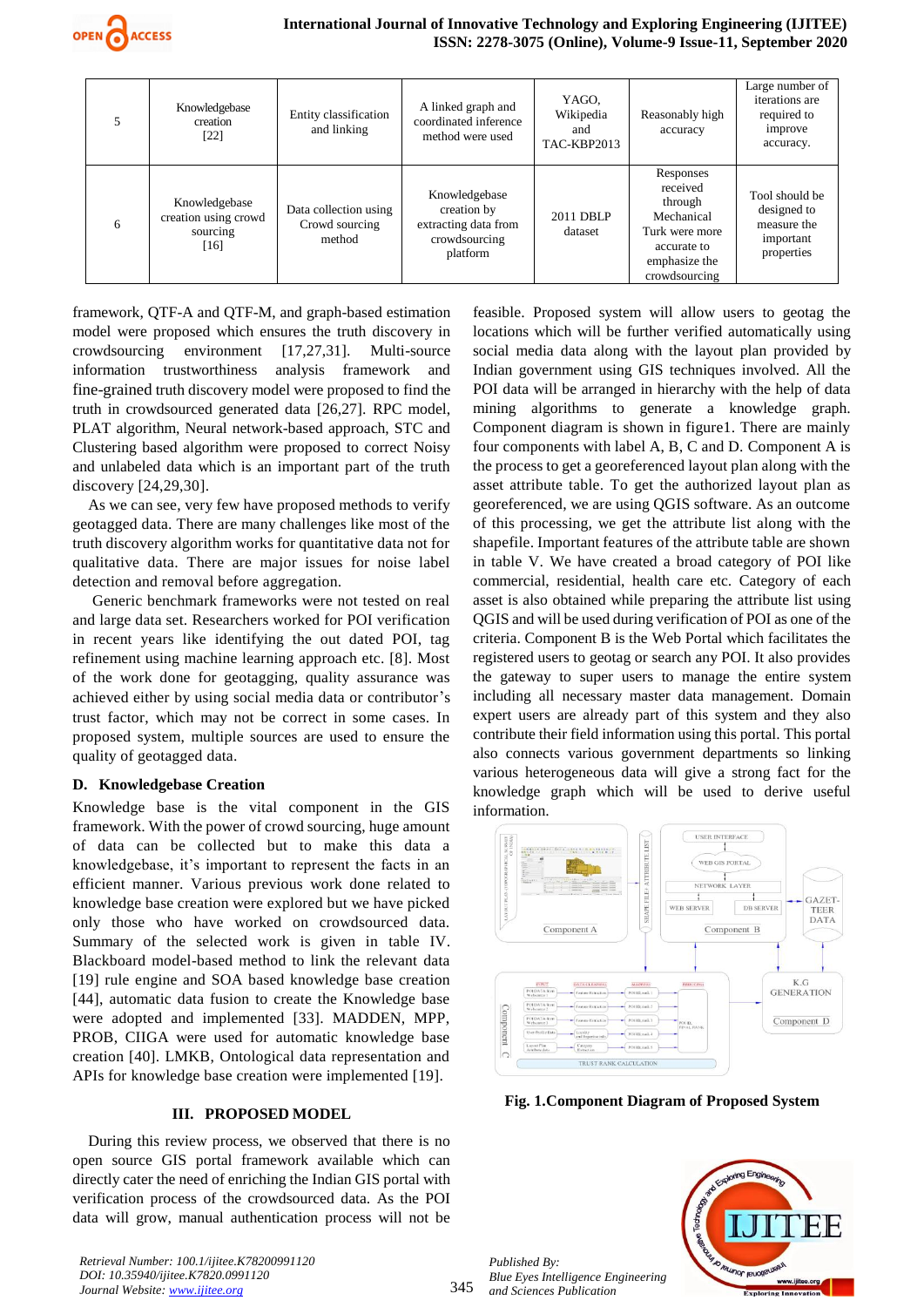

**Fig. 2.Digitization of LayOut Plan**

| Table-V: Sample data obtained from QGIS |  |  |  |
|-----------------------------------------|--|--|--|
|                                         |  |  |  |

|    | <b>\sset Id</b> Khasra/plot<br>no. | Name<br>description  |      | Latitude   Longitude | Category   |
|----|------------------------------------|----------------------|------|----------------------|------------|
| 18 |                                    | E.S.I.<br>Dispensary | 1388 | 28.378152 76.9091075 | HealthCare |

| Sr. no.        | Source          | API         | Price                                 |
|----------------|-----------------|-------------|---------------------------------------|
|                | Google          | Geocoding   | INR356.774999997                      |
| $\overline{c}$ | Mapmyindia      | Rev Geocode | No charges for 200<br>transaction/day |
| 3              | Open Street Map | Reverse     | Not Applicable                        |

**Table- VI: API usage policy**

Component C is a verification process for POI data based on Hadoop map reduce framework. POI data which needs to be verified, will be searched at three different web sources using supported APIs of the corresponding service provider. Return values of these API are different in format, hence data preprocessing is required. This cleaned data is sent to different map functions to calculate the rank value. Reducer will collect all the rank values calculated for the POI and emit the final rank values. Trust rank calculation is explained in detail in below subsection A**.**

Component D is the Knowledge graph generation process which uses the verified data.

This data is arranged in a hierarchical manner to get the relationship between these facts. Inference engine will help to make the search efficient.

In order to ensure the trustworthiness of the collected POI, quality must be verified. Therefore, a trust rank is calculated and associated with each POI. The higher the value of trust rank means the greater the reliability of data. Method of trust rank calculation is described in below subsection.

## **A. Trust Rank Calculation**

Trust rank is calculated based on multiple parameters like user's domain expertise, locality, availability in layout map data and in various web sources. During the search on various web sources, it starts with the exact match of the latitude, longitude value. However, in case of unavailability, precision is reduced by ten meters. Based on the precision, rank value is assigned. According to each parameter, rank value is calculated and final value is the sum of all the individual rank values. This is done using the Hadoop map reduce framework which is explained in the section below.

#### **B. Map Reduce Functions**

As shown in figure 1, component C "Map reduce functions" are used for each parameter checking. Each function emits the rank value based on the single criteria and reducer will combine the rank values and emit a single final value.

Open Street Map, map my India and google map are used as other web sources to get the info on given POI. API name and access cost are given in table VI. Each source gives different feature names in JSON records. Hence, preprocessing of the json record needs to be done for getting the uniform features. After cleaning of JSON data, the category is predicted and matched with the ground truth data. As per the match result, rank value is assigned.

Similarly, the same POI data is checked for domain expertise and user's locality and the rank value is emitted accordingly.

Once all the map functions are executed, reducer will finally calculate a single value using all these individual values emitted by each map function. This value is sent back to GIS portal database and attached with the respective POI. All the verified POI data is arranged in a hierarchical manner and a knowledge graph is generated which can be used further for various applications.

#### **IV. CONCLUSION AND FUTURE SCOPE**

Crowdsourcing is the easiest way of POI data collection but at the same time quality may be a concern for this data. Therefore, in this paper, we studied the verification methods and approaches related to geotagging data collected using crowd sourcing. Paper described a multi-source authentication method for Point of Interest data collected via crowdsourcing techniques. These sources are meta data of layout maps, user locality information, domain expertise and social media data available on different web sources. Digitization of the layout map is done to get the attribute table using QGIS client. Government departments have already started the digitization process hence getting an attribute table will not be an issue during the production stage of the proposed methods. Hadoop map reduce framework is being used in order to make the process efficient. However, we need to evaluate the performance in case of separate jobs for each mapper versus single job for all the mapper functions. More study is required to generate the automatic knowledge graph from this verified POI data. As a future plan, we shall develop the automatic knowledge graph generation using POI data.

#### **REFERENCES**

- 1. Albarqouni, Shadi, Christoph Baur, Felix Achilles, Vasileios Belagiannis, Stefanie Demirci, and Nassir Navab. "AggNet: Deep Learning From Crowds for Mitosis Detection in Breast Cancer Histology Images." IEEE Transactions on Medical Imaging, vol. 35, ED- 5, pp. 1313–1321, May 2016. doi:10.1109/tmi.2016.2528120
- 2. Alfaro L, Shavlovsky M. "Crowdsourcing quantitative evaluation: algorithms and empirical results." Technical Report UCSC-SOE-14- 03, School of Engineering, UC Santa Cruz. <https://pdfs.semanticscholar.org/cdc8/5dda05559884af5b05f5015288c> ff5fbaaab.pdf. Accessed 27 July 2020.

*Published By: Blue Eyes Intelligence Engineering and Sciences Publication* 



*Retrieval Number: 100.1/ijitee.K78200991120 DOI: 10.35940/ijitee.K7820.0991120 Journal Website: www.ijitee.org*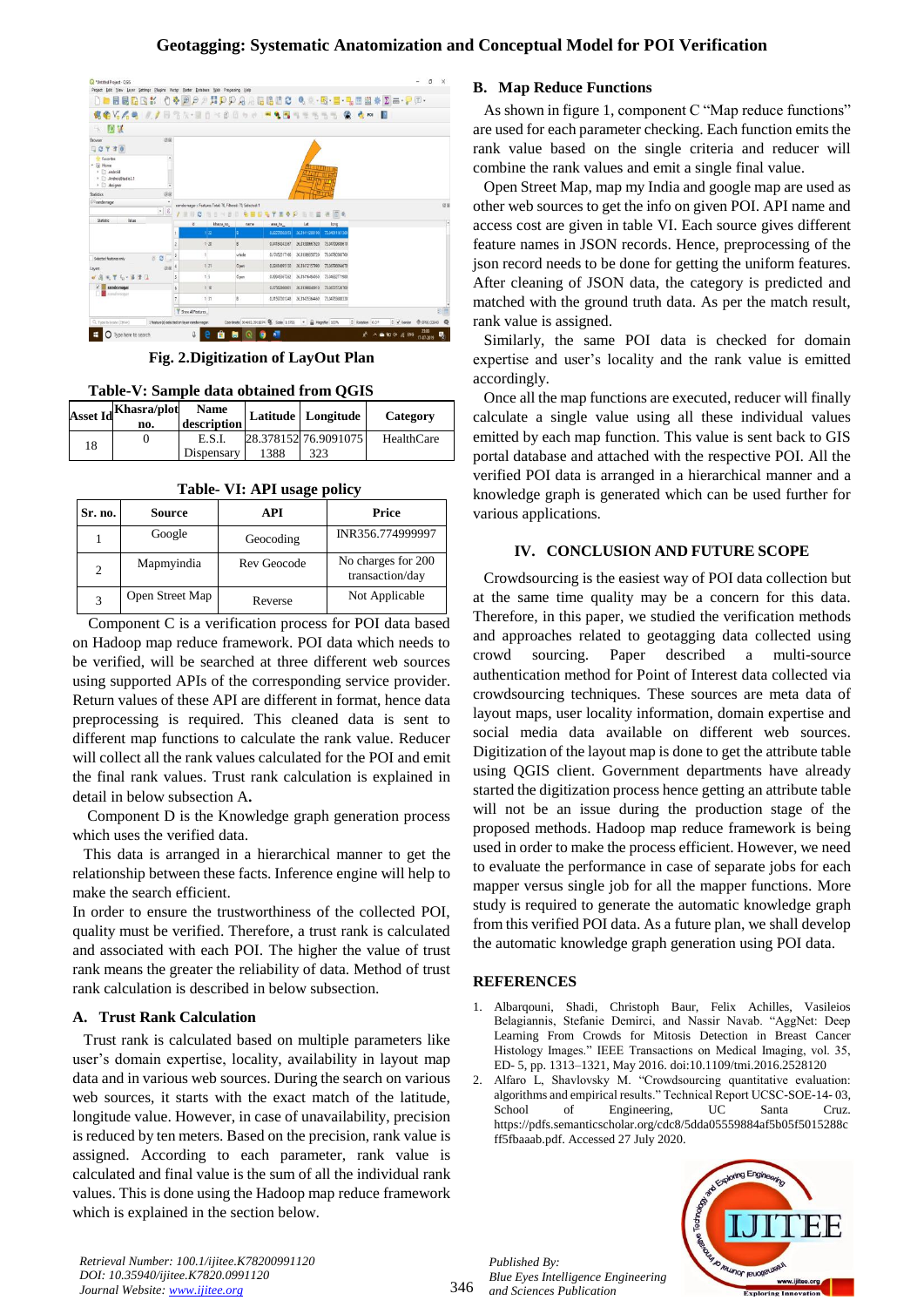

- 3. Beretta, V., Harispe, S., Ranwez, S., & Mougenot, I. "How Can Ontologies Give You Clue for Truth-Discovery? An Exploratory Study." Proceedings of the 6th International Conference on Web Intelligence, Mining and Semantics - WIMS'16, 2016. doi:10.1145/2912845.2912848.
- 4. Besaleva, Liliya I., and Alfred C. Weaver. "Applications of Social Networks and Crowdsourcing for Disaster Management Improvement," 2013 International Conference on Social Computing, Alexandria, VA, 2013, pp. 213-219, doi: 10.1109/SocialCom.2013.38
- 5. Chen, Pin-Yu, Chia-Wei Lien, Fu-Jen Chu, Pai-Shun Ting, and Shin-Ming Cheng. "Supervised Collective Classification for Crowdsourcing." 2015 IEEE Globecom Workshops, December 2015. doi:10.1109/glocomw.2015.7414077.
- 6. Chen, Xi, Paul N. Bennett, Kevyn Collins-Thompson, and Eric Horvitz. "Pairwise Ranking Aggregation in a Crowdsourced Setting." Proceedings of the Sixth ACM International Conference on Web Search and Data Mining- WSDM '13, 2013. doi:10.1145/2433396.2433420.
- 7. Cheng, Justin, and Michael S. Bernstein. "Flock." Proceedings of the 18th ACM Conference on Computer Supported Cooperative Work & Social Computing - CSCW '15, 2015. doi:10.1145/2675133.2675214.
- 8. Chuang, Hsiu-Min, and Chia-Hui Chang. "Verification of POI and Location Pairs via Weakly Labeled Web Data." Proceedings of the 24th International Conference on World Wide Web - WWW '15 Companion (2015). doi:10.1145/2740908.2741715.
- 9. Fan, Ju, Guoliang Li, Beng Chin Ooi, Kian-lee Tan, and Jianhua Feng. "iCrowd." Proceedings of the 2015 ACM SIGMOD International Conference on Management of Data - SIGMOD '15, 2015. doi:10.1145/2723372.2750550
- 10. Farahat, Ahmed K., Ahmed Elgohary, Ali Ghodsi, and Mohamed S. Kamel. "Distributed Column Subset Selection on MapReduce." 2013 IEEE 13th International Conference on Data Mining. December 2013. doi:10.1109/icdm.2013.155.
- 11. Gao, Song, Linna Li, Wenwen Li, Krzysztof Janowicz, and Yue Zhang. "Constructing Gazetteers from Volunteered Big Geo-Data Based on Hadoop." Computers, Environment and Urban Systems 61 (January 2017): 172–186. doi: 10.1016/j.compenvurbsys.2014.02.004.
- 12. Georgescu, Mihai, and Xiaofei Zhu. "Aggregation of Crowdsourced Labels Based on Worker History." Proceedings of the 4th International Conference on Web Intelligence, Mining and Semantics (WIMS14) - WIMS '14, 2014. doi:10.1145/2611040.2611074.
- 13. Hong, Richang, Yang Yang, Meng Wang, and Xian-Sheng Hua. "Learning Visual Semantic Relationships for Efficient Visual Retrieval." IEEE Transactions on Big Data 1, no. 4. pp.152–161 December, 2015. doi:10.1109/tbdata.2016.2515640.
- 14. Huang, Jinxin, Lin Niu, Jie Zhan, Xiaosheng Peng, Junyang Bai, and Shijie Cheng. "Technical Aspects and Case Study of Big Data Based Condition Monitoring of Power Apparatuses." 2014 IEEE PES Asia-Pacific Power and Energy Engineering Conference (APPEEC). December 2014. doi:10.1109/appeec.2014.7066164.
- 15. J. Zhang, X. Wu and V. S. Shengs, "Active Learning with Imbalanced Multiple Noisy Labeling," in IEEE Transactions on Cybernetics, vol. 45, no. 5, pp. 1095-1107, May 2015, doi: 10.1109/TCYB.2014.2344674
- 16. Kobren, Ari, Thomas Logan, Siddarth Sampangi, and Andrew McCallum. "Domain Specific Knowledge Base Construction via Crowdsourcing." In Neural Information Processing Systems Workshop on Automated Knowledge Base Construction AKBC, Montreal, Canada. 2014 Google Scholar
- 17. Kruger, Justin, Ulle Endriss, Raquel Fernández, and Ciyang Qing. "Axiomatic analysis of aggregation methods for collective annotation." In Proceedings of the 2014 international conference on Autonomous agents and multi-agent systems, pp. 1185-1192. International Foundation for Autonomous Agents and Multiagent Systems, 2014 Google Scholar
- 18. Kucherbaev, Pavel, Florian Daniel, Stefano Tranquillini, and Maurizio Marchese. "Crowdsourcing Processes: A Survey of Approaches and Opportunities." IEEE Internet Computing 20, no. 2.pp. 50–56. March 2016. doi:10.1109/mic.2015.96.
- 19. Kuwabara, K., & Ohta, N. (2014). "Toward a Crowdsourcing Platform for Knowledge Base Construction". eKNOW 2014, The Sixth International Conference on Information, Process, and Knowledge Management, (c), 89–92
- 20. Li, Jingjing, Victor S. Sheng, Zhenyu Shu, Yanxia Cheng, Yuqin Jin, and Yuan-feng Yan. "Learning from the Crowd with Neural Network." 2015 IEEE 14th International Conference on Machine Learning and Applications (ICMLA). December,2015. doi:10.1109/icmla.2015.14.
- 21. Li, Yaliang, Qi Li, Jing Gao, Lu Su, Bo Zhao, Wei Fan, and Jiawei Han. "On the Discovery of Evolving Truth." Proceedings of the 21th ACM

SIGKDD International Conference on Knowledge Discovery and Data Mining - KDD '15. 2015. doi:10.1145/2783258.2783277.

- 22. Lin, Hailun, Yantao Jia, Yuanzhuo Wang, Xiaolong Jin, Xiaojing Li, and Xueqi Cheng. "Populating Knowledge Base with Collective Entity Mentions: A Graph-Based Approach." 2014 IEEE/ACM International Conference on Advances in Social Networks Analysis andMining (ASONAM 2014) August,2014. doi:10.1109/asonam.2014.6921648.
- 23. Liu, Kaixu, Gianmario Motta, Linlin You, and Tianyi Ma. "A Threefold Similarity Analysis of Crowdsourcing Feeds." 2015 International Conference on Service Science (ICSS). May, 2015. doi:10.1109/icss.2015.14.
- 24. Liu, Zhiquan, Luo Luo, and Wu-Jun Li. "Robust Crowdsourced Learning." 2013 IEEE International Conference on Big Data. October, 2013. doi:10.1109/bigdata.2013.6691593.
- 25. Ludwig, Thomas, Christoph Kotthaus, and Volkmar Pipek. "Situated and Ubiquitous Crowdsourcing with Volunteers During Disasters." Proceedings of the 2016 ACM International Joint Conference on Pervasive and Ubiquitous Computing: Adjunct, September, 2016. doi:10.1145/2968219.2968585.
- 26. Ma, Fenglong, and Jing Gao. "Probabilistic Models for Fine-Grained Truth Discovery from Crowdsourced Data." 2015 IEEE International Conference on Data Mining Workshop (ICDMW). November, 2015. doi:10.1109/icdmw.2015.109.
- 27. Ma, Fenglong, Jiawei Han, Yaliang Li, Qi Li, Minghui Qiu, Jing Gao, Shi Zhi, Lu Su, Bo Zhao, and Heng Ji. "FaitCrowd." Proceedings of the 21th ACM SIGKDD International Conference on Knowledge Discovery and Data Mining - KDD '15, 2015. doi:10.1145/2783258.2783314.
- 28. Melenhorst, Mark, Jasminko Novak, Isabel Micheel, Martha Larson, and Martin Boeckle. "Bridging the Utilitarian-Hedonic Divide in Crowdsourcing Applications." Proceedings of the Fourth International Workshop on Crowdsourcing for Multimedia - Crowd MM '15. 2015. doi:10.1145/2810188.2810191.
- 29. Nicholson, Bryce, Jing Zhang, Victor S. Sheng, and Zhiheng Wang. "Label Noise Correction Methods." 2015 IEEE International Conference on Data Science and Advanced Analytics (DSAA). October, 2015. doi:10.1109/dsaa.2015.7344791.
- 30. xof Image Labeling in Crowdsourcing." 2015 IEEE International Conference on Image Processing (ICIP). September 2015. doi:10.1109/icip.2015.7351042.
- 31. Ouyang, Robin Wentao, Lance M. Kaplan, Alice Toniolo, Mani Srivastava, and Timothy J. Norman. ""Aggregating Crowdsourced Quantitative Claims: Additive and Multiplicative Models," in IEEE Transactions on Knowledge and Data Engineering, vol. 28, no. 7, pp. 1621-1634, 1 July 2016, doi: 10.1109/TKDE.2016.2535383
- 32. Ouyang, Robin Wentao, Mani Srivastava, Alice Toniolo, and Timothy J. Norman. "Truth Discovery in Crowdsourced Detection of Spatial Events." Proceedings of the 23rd ACM International Conference on Conference on Information and Knowledge Management - CIKM '14. 2014. doi:10.1145/2661829.2662003.
- 33. Quoc Viet Hung, Nguyen, Nguyen Thanh Tam, Lam Ngoc Tran, and Karl Aberer. "An Evaluation of Aggregation Techniques in Crowdsourcing." Web Information Systems Engineering – WISE 2013.pp 1–15. doi:10.1007/978-3-642-41154-0\_1.
- 34. Ruan, Tong, Mengjie Wang, Jian Sun, Ting Wang, Lu Zeng, Yichao Yin, and Ju Gao. "An Automatic Approach for Constructing a Knowledge Base of Symptoms in Chinese." 2016 IEEE International Conference on Bioinformatics and Biomedicine (BIBM), Shenzhen, 2016, pp. 1657-1662, doi: 10.1109/BIBM.2016.7822767.
- 35. S. Pradeepa and K. R. Manjula, "Construction of gazetteers from geo big data using machine learning technique on Hadoop," 2016 3rd International Conference on Computing for Sustainable Global Development (INDIACom), New Delhi, 2016, pp. 1619-1622.
- 36. Snehal Gaikwad, Durim Morina, Rohit Nistala, Megha Agarwal, Alison Cossette, Radhika Bhanu, Saiph Savage, Vishwajeet Narwal, Karan Rajpal, Jeff Regino "Daemo: A self-governed crowdsourcing marketplace." In Adjunct Proceedings of the 28th Annual ACM Symposium on User Interface Software & Technology, pp. 101-102. ACM, 2015. soi:10.1145/2815585.2815739.
- 37. To, Hien, Cyrus Shahabi, and Leyla Kazemi. "A Server-Assigned Spatial Crowdsourcing Framework." ACM Transactions on Spatial Algorithms and Systems 1, no. 1. pp 1–28 , August 13, 2015. doi:10.1145/2729713.





*Retrieval Number: 100.1/ijitee.K78200991120 DOI: 10.35940/ijitee.K7820.0991120 Journal Website: www.ijitee.org*